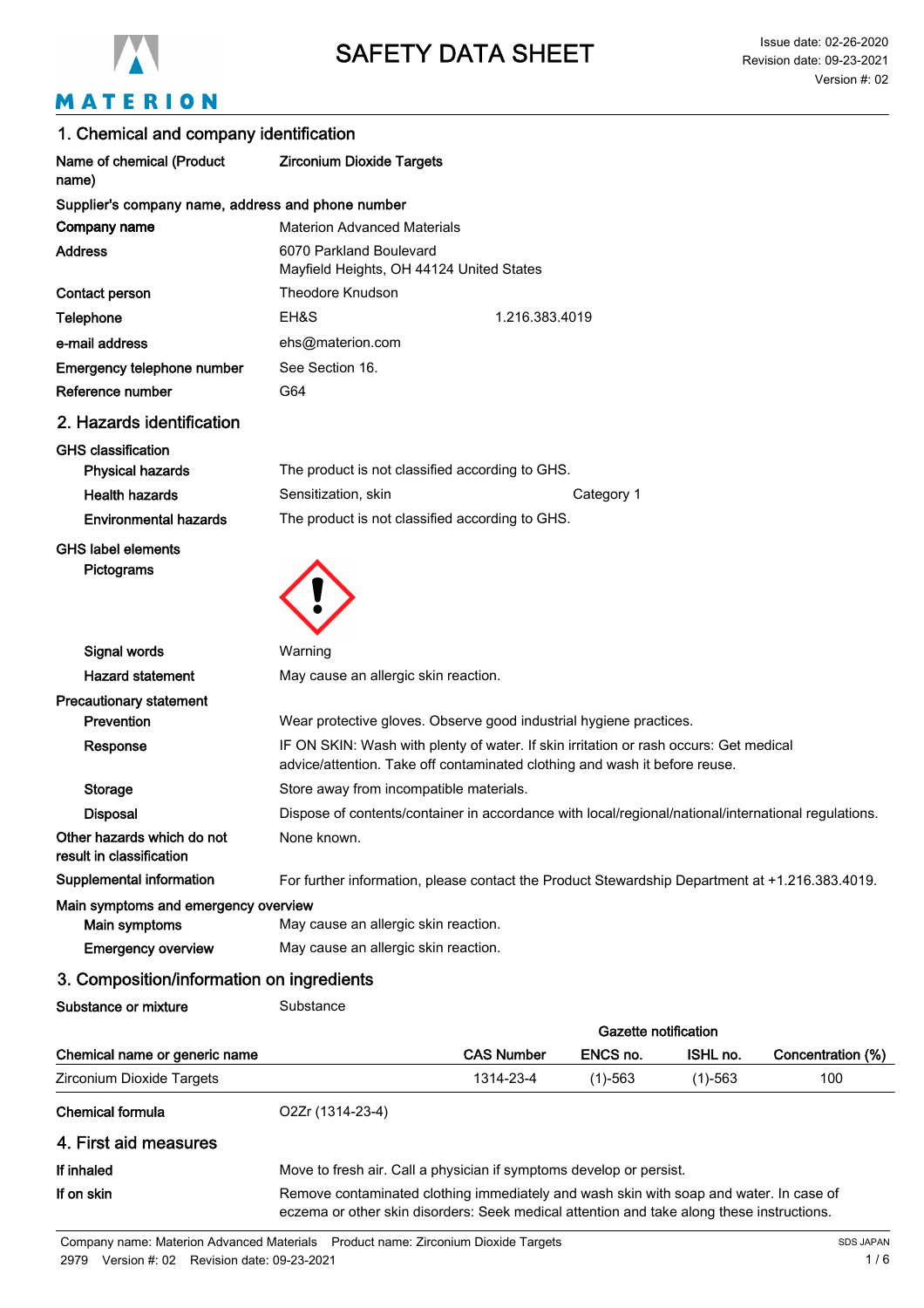| If in eyes                                                                | Rinse with water. Get medical attention if irritation develops and persists.                                                                                                                                                                                                                                                                                                                                                           |
|---------------------------------------------------------------------------|----------------------------------------------------------------------------------------------------------------------------------------------------------------------------------------------------------------------------------------------------------------------------------------------------------------------------------------------------------------------------------------------------------------------------------------|
| If swallowed                                                              | Rinse mouth. Get medical attention if symptoms occur.                                                                                                                                                                                                                                                                                                                                                                                  |
| Most important<br>symptoms/effects, acute and<br>delayed                  | May cause an allergic skin reaction.                                                                                                                                                                                                                                                                                                                                                                                                   |
| <b>Protection of first-aid</b><br>responders                              | Ensure that medical personnel are aware of the material(s) involved, and take precautions to<br>protect themselves. Wash contaminated clothing before reuse.                                                                                                                                                                                                                                                                           |
| Notes to physician                                                        | Provide general supportive measures and treat symptomatically. Keep victim under observation.<br>Symptoms may be delayed.                                                                                                                                                                                                                                                                                                              |
| 5. Fire-fighting measures                                                 |                                                                                                                                                                                                                                                                                                                                                                                                                                        |
| <b>Extinguishing media</b>                                                | Water fog. Foam. Dry chemical powder. Carbon dioxide (CO2).                                                                                                                                                                                                                                                                                                                                                                            |
| Extinguishing media to avoid                                              | None known.                                                                                                                                                                                                                                                                                                                                                                                                                            |
| Specific hazards                                                          | This product is not flammable.                                                                                                                                                                                                                                                                                                                                                                                                         |
| Special fire fighting procedures                                          | Use water spray to cool unopened containers.                                                                                                                                                                                                                                                                                                                                                                                           |
| Protection of fire-fighters                                               | Use protective equipment appropriate for surrounding materials.                                                                                                                                                                                                                                                                                                                                                                        |
| General fire hazards                                                      | No unusual fire or explosion hazards noted.                                                                                                                                                                                                                                                                                                                                                                                            |
| Specific methods                                                          | Use standard firefighting procedures and consider the hazards of other involved materials.                                                                                                                                                                                                                                                                                                                                             |
| 6. Accidental release measures                                            |                                                                                                                                                                                                                                                                                                                                                                                                                                        |
| Personal precautions, protective<br>equipment and emergency<br>procedures | Keep unnecessary personnel away. Keep people away from and upwind of spill/leak. Wear<br>appropriate protective equipment and clothing during clean-up. Do not touch damaged containers<br>or spilled material unless wearing appropriate protective clothing. Ensure adequate ventilation.<br>Local authorities should be advised if significant spillages cannot be contained. For personal<br>protection, see section 8 of the SDS. |
| <b>Environmental precautions</b>                                          | Avoid discharge into drains, water courses or onto the ground.                                                                                                                                                                                                                                                                                                                                                                         |
| Methods and materials for<br>containment and cleaning up                  | The product is immiscible with water and will sediment in water systems. Stop the flow of material,<br>if this is without risk. Following product recovery, flush area with water. For waste disposal, see<br>section 13 of the SDS.                                                                                                                                                                                                   |
| 7. Handling and storage                                                   |                                                                                                                                                                                                                                                                                                                                                                                                                                        |
| Handling                                                                  |                                                                                                                                                                                                                                                                                                                                                                                                                                        |
| Technical measures (e.g.<br>Local and general<br>ventilation)             | Provide adequate ventilation.                                                                                                                                                                                                                                                                                                                                                                                                          |
| Safe handling advice                                                      | Observe good industrial hygiene practices. Use personal protection recommended in Section 8 of<br>the SDS.                                                                                                                                                                                                                                                                                                                             |
| Contact avoidance<br>measures                                             | For further information, please refer to section 10 of the SDS.                                                                                                                                                                                                                                                                                                                                                                        |
| Hygiene measures                                                          | Always observe good personal hygiene measures, such as washing after handling the material<br>and before eating, drinking, and/or smoking. Routinely wash work clothing and protective<br>equipment to remove contaminants. Contaminated work clothing should not be allowed out of the<br>workplace.                                                                                                                                  |
| <b>Storage</b>                                                            |                                                                                                                                                                                                                                                                                                                                                                                                                                        |
| Safe storage conditions                                                   | Keep container tightly closed. Store away from incompatible materials (see Section 10 of the<br>SDS).                                                                                                                                                                                                                                                                                                                                  |
| Safe packaging materials                                                  | Store in original tightly closed container.                                                                                                                                                                                                                                                                                                                                                                                            |
| 8. Exposure controls/personal protection                                  |                                                                                                                                                                                                                                                                                                                                                                                                                                        |
| Control parameters                                                        | Follow standard monitoring procedures.                                                                                                                                                                                                                                                                                                                                                                                                 |
| Occupational exposure limits<br><b>US. ACGIH Threshold Limit Values</b>   |                                                                                                                                                                                                                                                                                                                                                                                                                                        |

| _ _ _ _  _ _  _ _<br><b>Material</b>         | <b>Type</b> | Value             |  |
|----------------------------------------------|-------------|-------------------|--|
| Zirconium Dioxide Targets<br>(CAS 1314-23-4) | <b>STEL</b> | $10 \text{ mg/m}$ |  |
|                                              | <b>TWA</b>  | $5 \text{ mg/m}$  |  |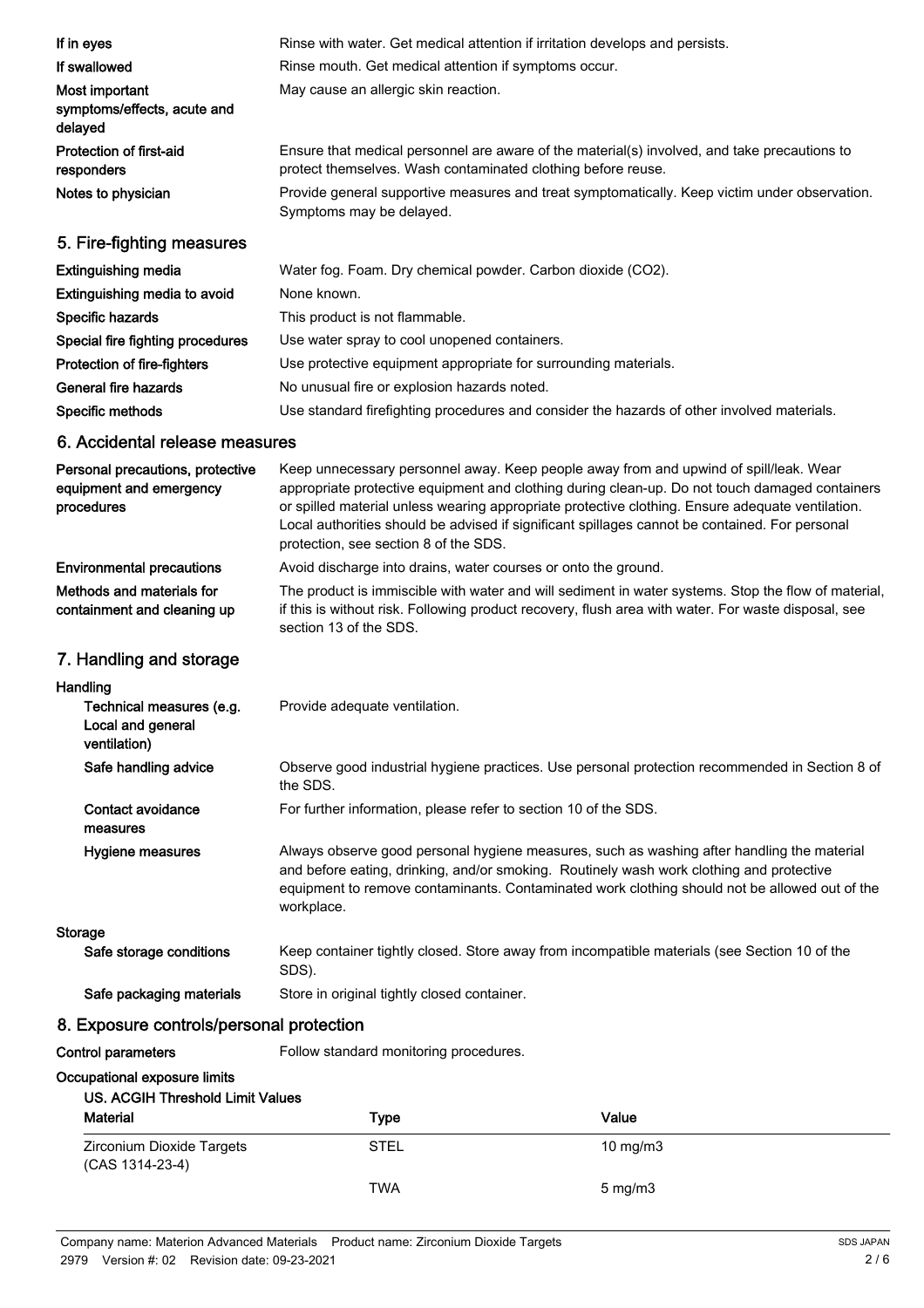| <b>Engineering measures</b>   | Good general ventilation should be used. Ventilation rates should be matched to conditions. If<br>applicable, use process enclosures, local exhaust ventilation, or other engineering controls to<br>maintain airborne levels below recommended exposure limits. If exposure limits have not been<br>established, maintain airborne levels to an acceptable level. |
|-------------------------------|--------------------------------------------------------------------------------------------------------------------------------------------------------------------------------------------------------------------------------------------------------------------------------------------------------------------------------------------------------------------|
| Personal protective equipment |                                                                                                                                                                                                                                                                                                                                                                    |
| <b>Respiratory protection</b> | In case of insufficient ventilation, wear suitable respiratory equipment.                                                                                                                                                                                                                                                                                          |
| Hand protection               | Wear gloves to prevent metal cuts and skin abrasions during handling.                                                                                                                                                                                                                                                                                              |
| Eye protection                | Wear approved safety glasses, goggles, face shield and/or welder's helmet when risk of eye injury<br>is present, particularly during operations that generate dust, mist or fume.                                                                                                                                                                                  |
| Skin and body protection      | Not available.                                                                                                                                                                                                                                                                                                                                                     |

## 9. Physical and chemical properties

| <b>Physical state</b>                                         | Solid.                              |
|---------------------------------------------------------------|-------------------------------------|
| Form                                                          | Solid.                              |
| Color                                                         | Grey.                               |
| Odor                                                          | None.                               |
| Odor threshold                                                | Not applicable.                     |
| Melting point/freezing point                                  | 4892 °F (2700 °C) / Not applicable. |
| Boiling point, initial boiling point,<br>and boiling range    | Not applicable.                     |
| Combustibility                                                | Not applicable.                     |
| Lower and upper explosion limit / flammability limit          |                                     |
| <b>Flammability limit - lower</b><br>$(\%)$                   | Not applicable.                     |
| Flammability limit - upper<br>(%)                             | Not applicable.                     |
| Explosive limit - lower (%)                                   | Not applicable.                     |
| Explosive limit - upper (%)                                   | Not applicable.                     |
| Flash point                                                   | Not applicable.                     |
| Auto-ignition temperature                                     | Not applicable.                     |
| Decomposition temperature                                     | Not applicable.                     |
| рH                                                            | Not applicable.                     |
| <b>Kinematic viscosity</b>                                    | Not available.                      |
| Solubility(ies)                                               |                                     |
| Solubility (water)                                            | Insoluble.                          |
| <b>Partition coefficient</b><br>(n-octanol/water) (log value) | Not applicable.                     |
| Vapor pressure                                                | Not applicable.                     |
| Density and/or relative density                               |                                     |
| <b>Density</b>                                                | Not available.                      |
| <b>Relative density</b>                                       | 5.89 g/ml at 25 °C                  |
| <b>Vapor density</b>                                          | Not applicable.                     |
| Particle characteristics                                      | Not available.                      |
| Other information                                             |                                     |
| <b>Evaporation rate</b>                                       | Not applicable.                     |
| <b>Explosive properties</b>                                   | Not explosive.                      |
| Flammability                                                  | Not applicable.                     |
| Molecular formula                                             | O2Zr                                |
| Molecular weight                                              | 123.22 g/mol                        |
| <b>Oxidizing properties</b>                                   | Not oxidizing.                      |
| <b>Partition coefficient</b><br>(oil/water)                   | Not applicable.                     |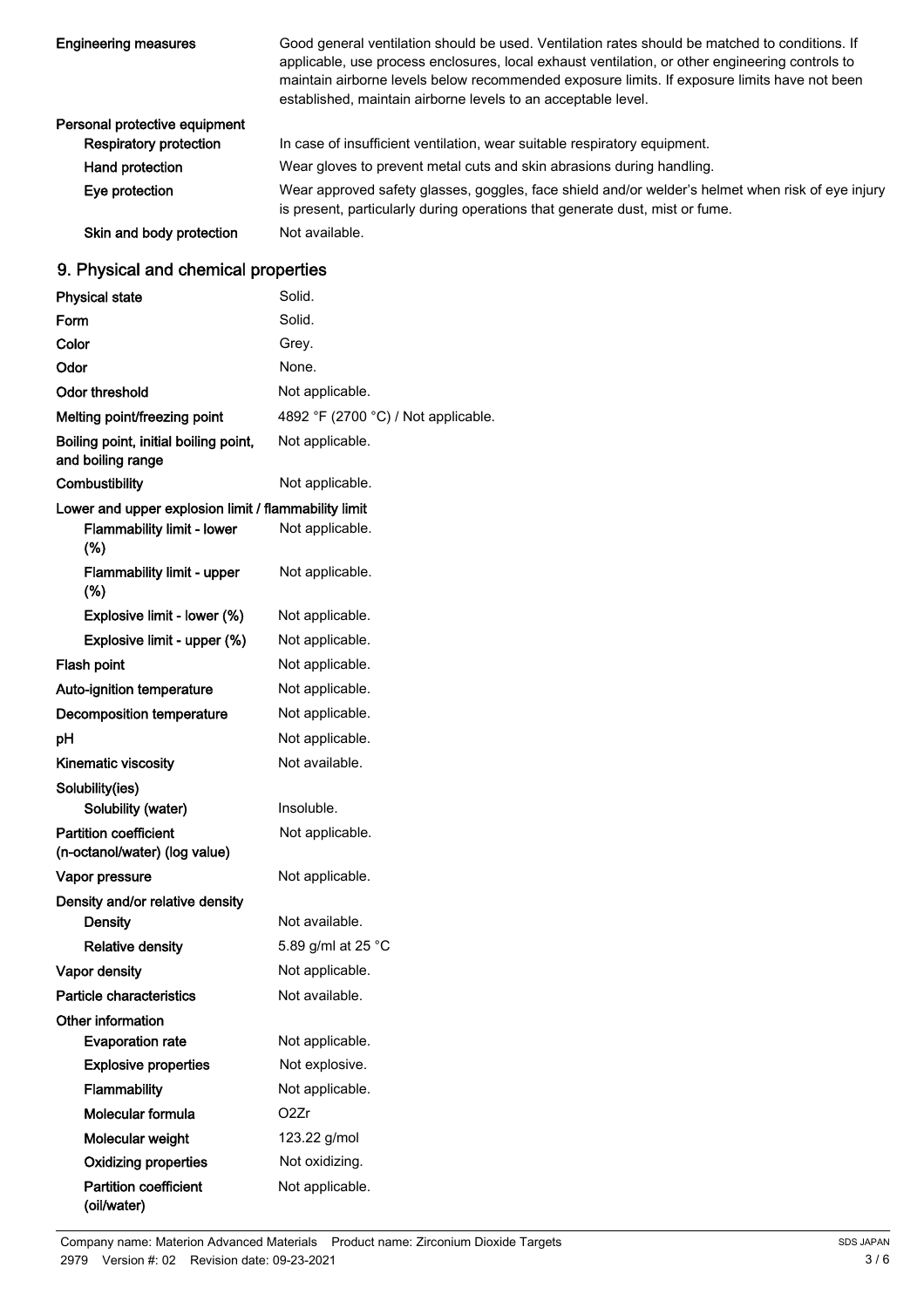| Specific gravity                                      | Not applicable.                                                                                                                                                                                                        |  |
|-------------------------------------------------------|------------------------------------------------------------------------------------------------------------------------------------------------------------------------------------------------------------------------|--|
| <b>Viscosity (Coefficient of</b><br>viscosity)        | Not applicable.                                                                                                                                                                                                        |  |
| 10. Stability and reactivity                          |                                                                                                                                                                                                                        |  |
| Reactivity                                            | The product is stable and non-reactive under normal conditions of use, storage and transport.                                                                                                                          |  |
| <b>Chemical stability</b>                             | Material is stable under normal conditions.                                                                                                                                                                            |  |
| Possibility of hazardous<br>reactions                 | No dangerous reaction known under conditions of normal use.                                                                                                                                                            |  |
| Conditions to avoid                                   | Contact with incompatible materials.                                                                                                                                                                                   |  |
| Incompatible materials                                | Strong oxidizing agents.                                                                                                                                                                                               |  |
| Hazardous decomposition<br>products                   | No hazardous decomposition products are known.                                                                                                                                                                         |  |
| 11. Toxicological information                         |                                                                                                                                                                                                                        |  |
| <b>Acute toxicity</b>                                 | None known.                                                                                                                                                                                                            |  |
| Skin corrosion/irritation                             | Not likely, due to the form of the product.                                                                                                                                                                            |  |
| Serious eye damage/eye<br>irritation                  | Not likely, due to the form of the product.                                                                                                                                                                            |  |
| Respiratory or skin sensitization                     |                                                                                                                                                                                                                        |  |
| Respiratory sensitization                             | Not a respiratory sensitizer.                                                                                                                                                                                          |  |
| <b>Skin sensitization</b>                             | May cause an allergic skin reaction.                                                                                                                                                                                   |  |
| Germ cell mutagenicity                                | Not classified.                                                                                                                                                                                                        |  |
| Carcinogenicity                                       | Not classifiable as to carcinogenicity to humans.                                                                                                                                                                      |  |
| <b>ACGIH Carcinogens</b>                              |                                                                                                                                                                                                                        |  |
| Zirconium Dioxide Targets (CAS 1314-23-4)             | A4 Not classifiable as a human carcinogen.                                                                                                                                                                             |  |
| Reproductive toxicity                                 | Not classified.                                                                                                                                                                                                        |  |
| Specific target organ toxicity -<br>single exposure   | Not classified.                                                                                                                                                                                                        |  |
| Specific target organ toxicity -<br>repeated exposure | May cause damage to organs through prolonged or repeated exposure.                                                                                                                                                     |  |
| <b>Aspiration hazard</b>                              | Not an aspiration hazard.                                                                                                                                                                                              |  |
| Other information                                     | This product has no known adverse effect on human health.                                                                                                                                                              |  |
| 12. Ecological information                            |                                                                                                                                                                                                                        |  |
| Ecotoxicity                                           | The product is not classified as environmentally hazardous. However, this does not exclude the<br>possibility that large or frequent spills can have a harmful or damaging effect on the environment.                  |  |
| Persistence and degradability                         | No data is available on the degradability of this substance.                                                                                                                                                           |  |
| <b>Bioaccumulation</b>                                | No data available.                                                                                                                                                                                                     |  |
| Mobility in soil                                      | The product is immiscible with water and will sediment in water systems.                                                                                                                                               |  |
| Hazardous to the ozone layer                          | No data available.                                                                                                                                                                                                     |  |
| Other hazardous effects                               | No other adverse environmental effects (e.g. ozone depletion, photochemical ozone creation<br>potential, endocrine disruption, global warming potential) are expected from this component.                             |  |
| 13. Disposal considerations                           |                                                                                                                                                                                                                        |  |
| <b>Residual waste</b>                                 | Dispose of in accordance with local regulations. Empty containers or liners may retain some<br>product residues. This material and its container must be disposed of in a safe manner (see:<br>Disposal instructions). |  |
|                                                       |                                                                                                                                                                                                                        |  |

Since emptied containers may retain product residue, follow label warnings even after container is emptied. Empty containers should be taken to an approved waste handling site for recycling or disposal. Contaminated packaging Contract with a disposal operator licensed by the Law on Disposal and Cleaning. Dispose of

contents/container in accordance with local/regional/national/international regulations. When your own wastewater treatment plant is not available, collect entire waste and then charge to a licensed industrial waste management professional with manifests for industrial waste. Local disposal regulations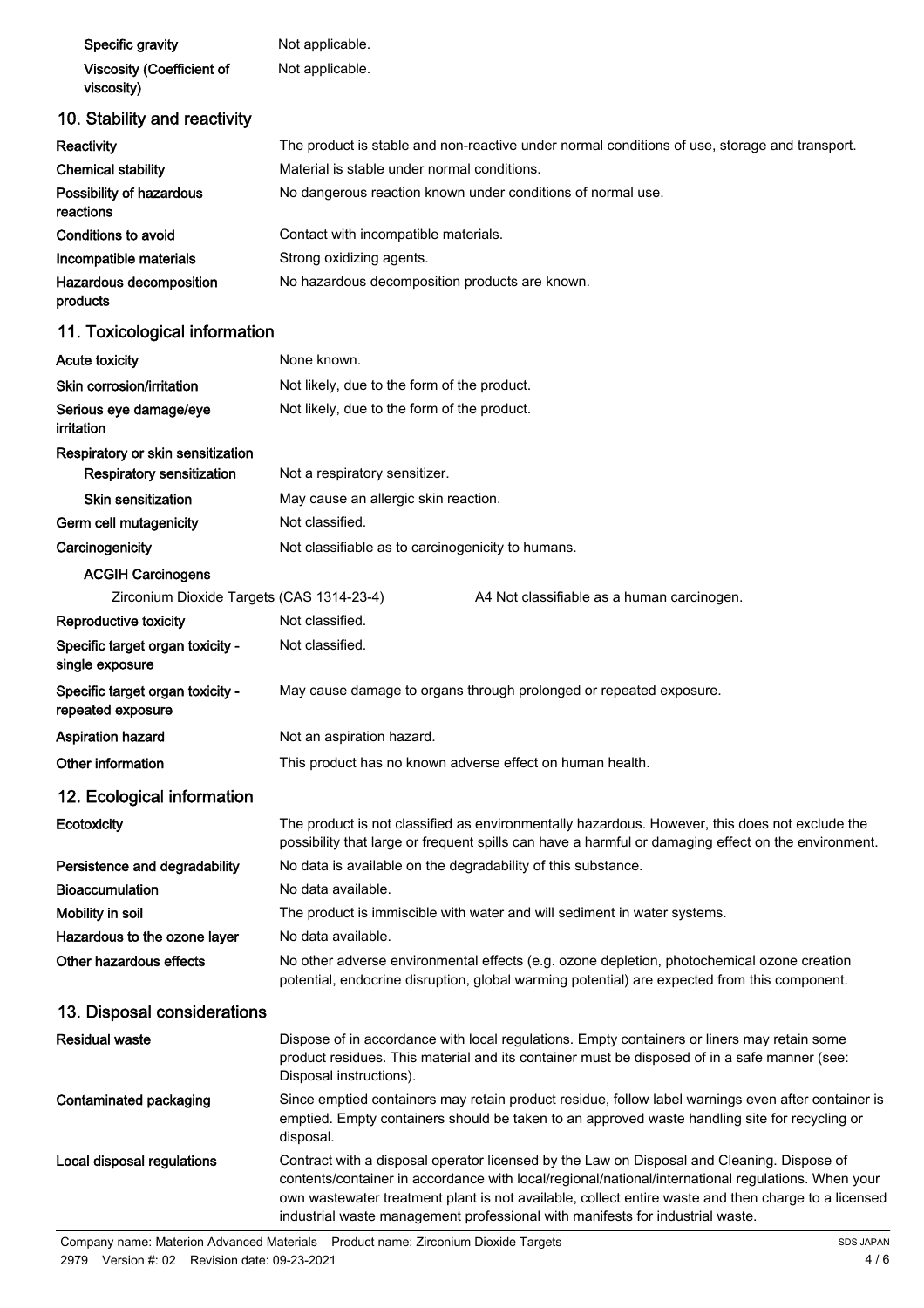### 14. Transport information

#### IATA

Not regulated as dangerous goods.

#### IMDG

Not regulated as dangerous goods.

Transport in bulk according to Not applicable. Annex II of MARPOL 73/78 and the IBC Code

National regulations Follow regulation in section 15 for domestic transportation.

#### 15. Regulatory information

#### Industrial Safety and Health Act

Notifiable substances

ZIRCONIUM COMPOUNDS Table 9 Ordinance No. 313

Labeling substances

ZIRCONIUM COMPOUNDS

#### Poisonous and Deleterious Substances Control Act

#### Specified poisonous substances

Not regulated.

#### Poisonous substances

Not regulated.

Deleterious substances

Not regulated.

#### Act on the Regulation of Manufacture and Evaluation of Chemical Substances

#### Class I specified chemical substances

Not regulated.

#### Class II specified chemical substances

#### Not regulated.

#### Monitoring chemical substances

Not regulated.

#### Priority Assessment Chemical Substances (PACs)

Not regulated.

#### Reporting Exempted Substances

Not regulated.

#### Law concerning Pollutant Release and Transfer Register

Specified class 1 substances (substance name, ordinance number and content) Not regulated.

#### Class 1 substances (substance name, ordinance number and content) Not regulated.

Class 2 substances (substance name, ordinance number and content)

Not regulated.

#### Ship Safety Law, Dangerous Not regulated. Goods Marine Transport and Storage Rule

Air Law, Enforcement Rule Not regulated.

#### Explosives Control Act Not regulated.